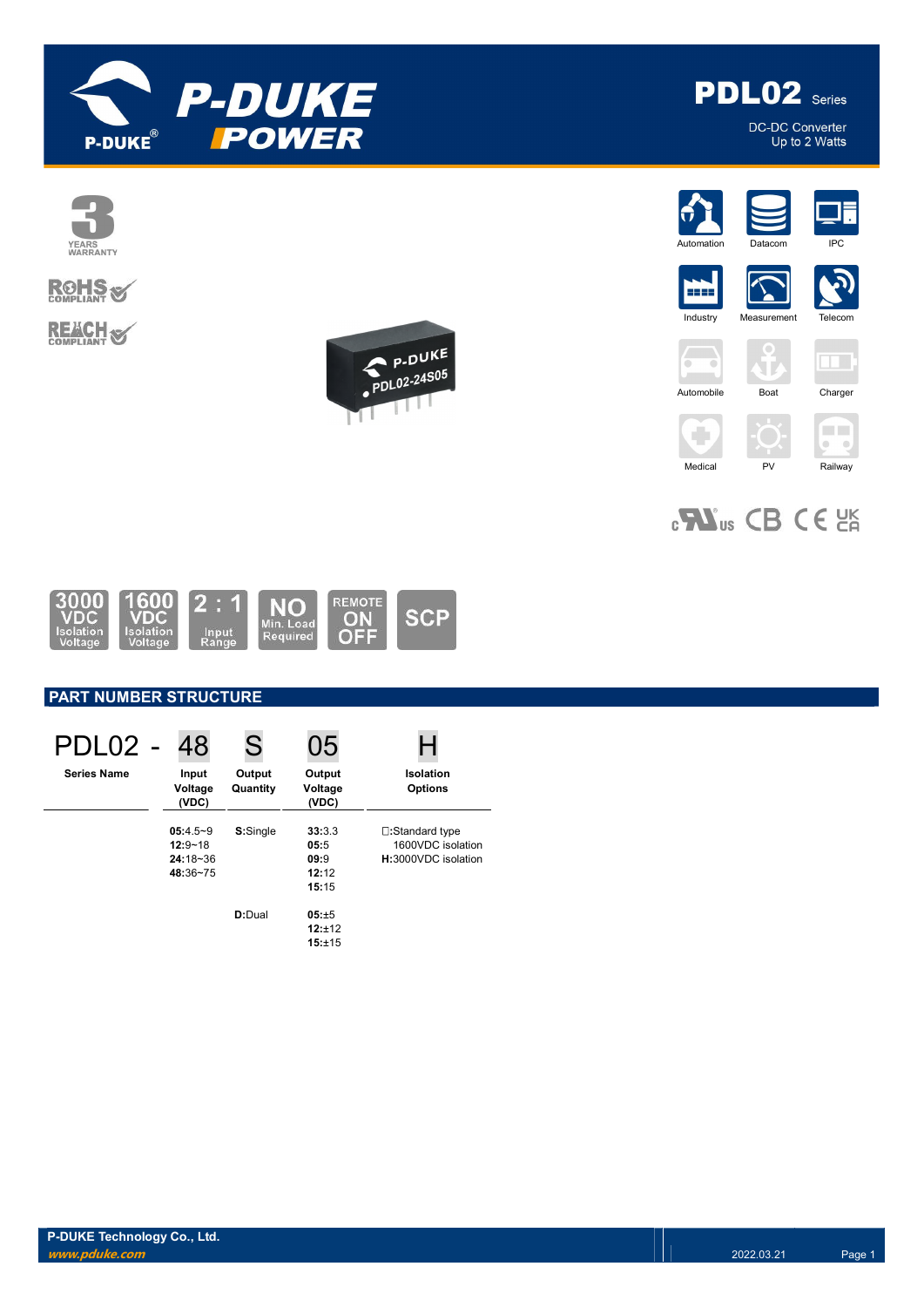



#### TECHNICAL SPECIFICATION All specifications are typical at nominal input, full load and 25℃ unless otherwise noted

| <b>Model</b><br>Number | Input Range  | <b>Output Voltage</b> | <b>Output Current</b><br>@ Full Load | <b>Input Current</b><br>@ No Load | Efficiency | Maximum<br><b>Capacitor Load</b> |
|------------------------|--------------|-----------------------|--------------------------------------|-----------------------------------|------------|----------------------------------|
|                        | <b>VDC</b>   | <b>VDC</b>            | mA                                   | mA                                | %          | μF                               |
| PDL02-05S33            | $4.5 - 9$    | 3.3                   | 500                                  | 35                                | 76         | 2200                             |
| PDL02-05S05            | $4.5 - 9$    | 5                     | 400                                  | 35                                | 80         | 1000                             |
| PDL02-05S09            | $4.5 - 9$    | 9                     | 222                                  | 40                                | 82         | 470                              |
| PDL02-05S12            | $4.5 - 9$    | 12                    | 167                                  | 40                                | 81         | 170                              |
| PDL02-05S15            | $4.5 - 9$    | 15                    | 134                                  | 40                                | 83         | 110                              |
| PDL02-05D05            | $4.5 - 9$    | ±5                    | ±200                                 | 40                                | 79         | ±470                             |
| PDL02-05D12            | $4.5 - 9$    | ±12                   | ±83                                  | 40                                | 82         | ±100                             |
| PDL02-05D15            | $4.5 - 9$    | ±15                   | ±67                                  | 40                                | 81         | ±47                              |
| PDL02-12S33            | $9 - 18$     | 3.3                   | 500                                  | 20                                | 77         | 2200                             |
| PDL02-12S05            | $9 - 18$     | 5                     | 400                                  | 20                                | 81         | 1000                             |
| PDL02-12S09            | $9 - 18$     | 9                     | 222                                  | 20                                | 82         | 470                              |
| PDL02-12S12            | $9 - 18$     | 12                    | 167                                  | 20                                | 83         | 170                              |
| PDL02-12S15            | $9 - 18$     | 15                    | 134                                  | 20                                | 84         | 110                              |
| PDL02-12D05            | $9 - 18$     | ±5                    | ±200                                 | 30                                | 81         | ±470                             |
| PDL02-12D12            | $9 - 18$     | ±12                   | ±83                                  | 30                                | 83         | ±100                             |
| PDL02-12D15            | $9 - 18$     | ±15                   | ±67                                  | 30                                | 84         | ±47                              |
| PDL02-24S33            | $18 - 36$    | 3.3                   | 500                                  | 15                                | 78         | 2200                             |
| PDL02-24S05            | $18 - 36$    | 5                     | 400                                  | 15                                | 81         | 1000                             |
| PDL02-24S09            | $18 - 36$    | 9                     | 222                                  | 15                                | 82         | 470                              |
| PDL02-24S12            | $18 - 36$    | 12                    | 167                                  | 15                                | 83         | 170                              |
| PDL02-24S15            | $18 - 36$    | 15                    | 134                                  | 15                                | 84         | 110                              |
| PDL02-24D05            | $18 - 36$    | ±5                    | ±200                                 | 15                                | 80         | ±470                             |
| PDL02-24D12            | $18 - 36$    | ±12                   | ±83                                  | 15                                | 83         | ±100                             |
| PDL02-24D15            | $18 - 36$    | ±15                   | ±67                                  | 15                                | 82         | ±47                              |
| PDL02-48S33            | $36 - 75$    | 3.3                   | 500                                  | 8                                 | 76         | 2200                             |
| PDL02-48S05            | $36 \sim 75$ | 5                     | 400                                  | 8                                 | 78         | 1000                             |
| PDL02-48S09            | $36 \sim 75$ | 9                     | 222                                  | 8                                 | 84         | 470                              |
| PDL02-48S12            | $36 \sim 75$ | 12                    | 167                                  | 8                                 | 83         | 170                              |
| PDL02-48S15            | $36 \sim 75$ | 15                    | 134                                  | 8                                 | 83         | 110                              |
| PDL02-48D05            | $36 \sim 75$ | ±5                    | ±200                                 | 8                                 | 80         | ±470                             |
| PDL02-48D12            | $36 - 75$    | ±12                   | ±83                                  | 8                                 | 81         | ±100                             |
| PDL02-48D15            | $36 \sim 75$ | ±15                   | ±67                                  | 8                                 | 81         | ±47                              |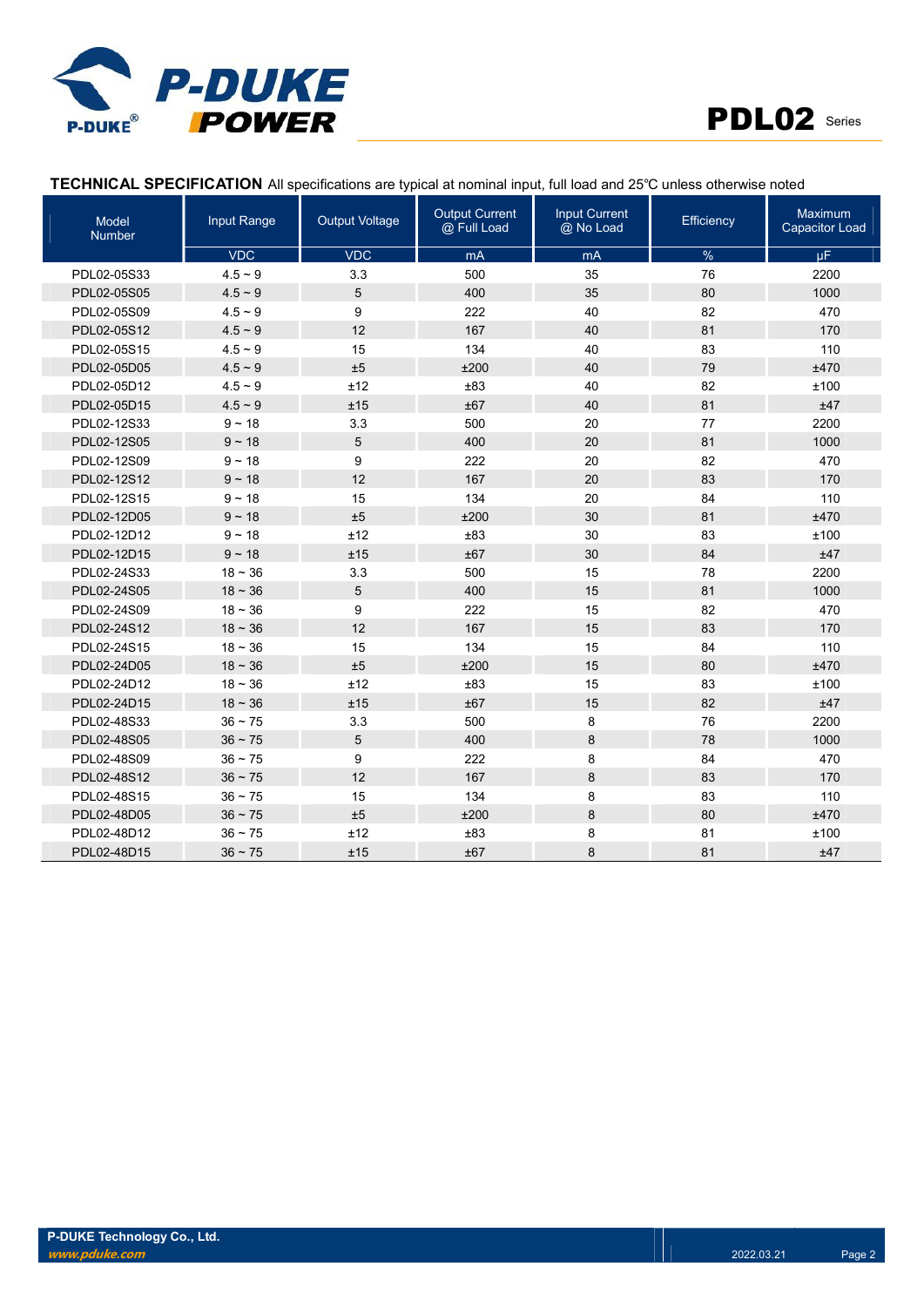

| <b>INPUT SPECIFICATIONS</b>   |                                          |                            |                |      |                        |            |
|-------------------------------|------------------------------------------|----------------------------|----------------|------|------------------------|------------|
| <b>Parameter</b>              | <b>Conditions</b>                        | Min.                       | Typ.           | Max. | <b>Unit</b>            |            |
| Operating input voltage range |                                          | 5Vin(nom)                  | 4.5            | 5    | 9                      |            |
|                               |                                          | 12Vin(nom)                 | 9              | 12   | 18                     |            |
|                               |                                          | 24Vin(nom)                 | 18             | 24   | 36                     | <b>VDC</b> |
|                               |                                          | 48Vin(nom)                 | 36             | 48   | 75                     |            |
| Start up time                 | Constant resistive load                  | Power up                   |                | 5    |                        | ms         |
|                               |                                          | Remote ON/OFF              |                | 5    |                        |            |
| Input surge voltage           | 100 ms, max.                             | 5Vin(nom)                  |                |      | 15                     |            |
|                               |                                          | 12Vin(nom)                 |                |      | 36                     | <b>VDC</b> |
|                               |                                          | 24Vin(nom)                 |                |      | 50                     |            |
|                               |                                          | 48Vin(nom)                 |                |      | 100                    |            |
| Input filter                  |                                          |                            |                |      | Capacitor type         |            |
| Remote ON/OFF                 |                                          | DC-DC ON                   |                |      | Open or high impedance |            |
|                               | Ctrl pin applied current via $1k\Omega$  | DC-DC OFF                  | $\overline{2}$ | 3    | 4                      | mA         |
|                               |                                          | Remote off input current   |                |      | 2.5                    | mA         |
|                               |                                          |                            |                |      |                        |            |
|                               | Application circuit                      |                            |                |      |                        |            |
|                               | DC-DC ON                                 | DC-DC OFF                  |                |      |                        |            |
|                               | $+V$ in                                  | $+V$ in                    |                |      |                        |            |
|                               | $\frac{1k\Omega}{2}$<br>Ctrl             | 1 $k\Omega$<br>Ctrl        |                |      |                        |            |
|                               | 3 <sub>m</sub> A<br>DC/DC<br>CURRENT (1) | 3mA<br>DC/DC<br>CURRENT(f) |                |      |                        |            |
|                               | SOURCE<br>-Vin                           | <b>SOURCE</b><br>-Vin      |                |      |                        |            |
|                               |                                          |                            |                |      |                        |            |

| <b>OUTPUT SPECIFICATIONS</b>     |                                    |                   |         |                                 |         |                    |
|----------------------------------|------------------------------------|-------------------|---------|---------------------------------|---------|--------------------|
| <b>Parameter</b>                 |                                    | <b>Conditions</b> | Min.    | Typ.                            | Max.    | <b>Unit</b>        |
| Voltage accuracy                 |                                    |                   | $-1.0$  |                                 | $+1.0$  | %                  |
| Line regulation                  | Low Line to High Line at Full Load |                   | $-0.2$  |                                 | $+0.2$  | %                  |
| Load regulation                  | No Load to Full Load               | Single            | $-1.0$  |                                 | $+1.0$  | $\%$               |
|                                  |                                    | Dual              | $-1.0$  |                                 | $+1.0$  |                    |
|                                  | 10% Load to 90% Full Load          | Single            | $-0.5$  |                                 | $+0.5$  | %                  |
|                                  |                                    | Dual              | $-0.8$  |                                 | $+0.8$  |                    |
| Cross regulation                 | Asymmetrical load 25%/100% FL      | Dual              | $-5.0$  |                                 | $+5.0$  | $\%$               |
| Ripple and noise                 | 20MHz bandwidth                    |                   |         | 50                              |         | mVp-p              |
| Temperature coefficient          |                                    |                   | $-0.02$ |                                 | $+0.02$ | $%$ / $^{\circ}$ C |
| Transient response recovery time | 25% load step change               |                   |         | 500                             |         | $\mu s$            |
| Short circuit protection         |                                    |                   |         | Continuous, automatics recovery |         |                    |

| <b>GENERAL SPECIFICATIONS</b> |                           |                 |                      |      |      |                              |                         |
|-------------------------------|---------------------------|-----------------|----------------------|------|------|------------------------------|-------------------------|
| <b>Parameter</b>              |                           |                 | <b>Conditions</b>    | Min. | Typ. | Max.                         | <b>Unit</b>             |
| Isolation voltage             | 1 minute                  | Input to Output | <b>Standard Type</b> | 1600 |      |                              | <b>VDC</b>              |
|                               |                           |                 | Suffix "H"           | 3000 |      |                              |                         |
| Isolation resistance          | 500VDC                    |                 |                      |      |      |                              | $G\Omega$               |
| Isolation capacitance         |                           |                 | <b>Standard Type</b> |      |      | 200                          |                         |
|                               |                           |                 | Suffix "H"           |      |      | 40                           | pF                      |
| Switching frequency           | Full load to minimum load |                 |                      | 100  |      |                              | kHz                     |
| Safety approvals              | IEC /EN /UL 62368-1       |                 |                      |      |      | UL:E193009                   |                         |
|                               |                           |                 |                      |      |      | CB:UL(Demko)                 |                         |
| Case material                 |                           |                 |                      |      |      | Non-conductive black plastic |                         |
| Base material                 |                           |                 |                      |      |      |                              | None                    |
| Potting material              |                           |                 |                      |      |      | Silicone (UL94 V-0)          |                         |
| Weight                        |                           |                 |                      |      |      |                              | 4.8g (0.17oz)           |
| MTBF                          | MIL-HDBK-217F             |                 |                      |      |      |                              | $4.903 \times 10^6$ hrs |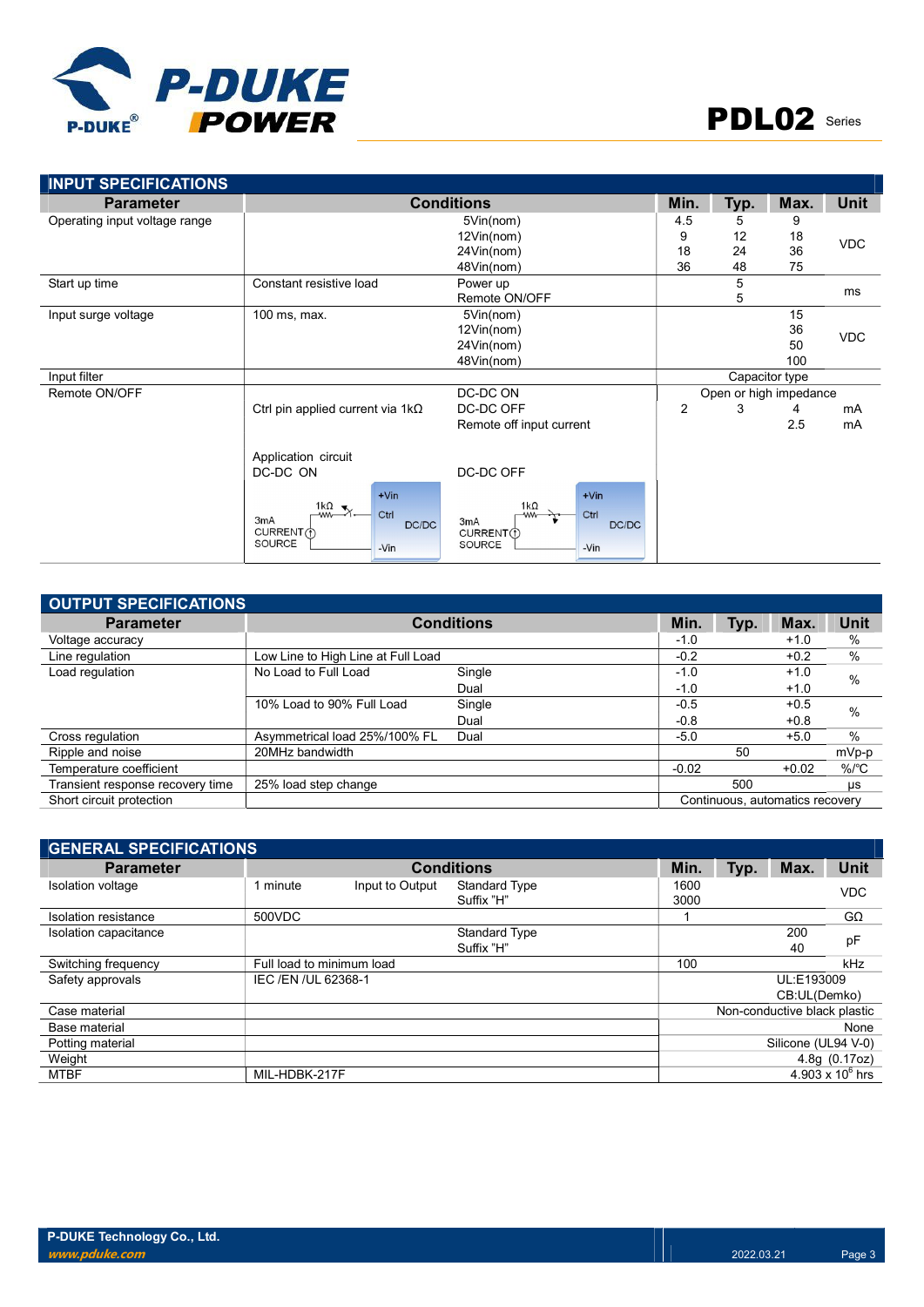

| <b>Conditions</b> |                                     | Typ. | Max.   | Unit         |
|-------------------|-------------------------------------|------|--------|--------------|
| With derating     | -40                                 |      | $+100$ | °C           |
|                   |                                     |      | 100    | °C           |
|                   | $-55$                               |      | $+125$ | °C           |
|                   |                                     |      |        | MIL-STD-810F |
|                   |                                     |      |        | MIL-STD-810F |
|                   |                                     |      |        | 5% to 95% RH |
|                   | <b>ENVIRONMENTAL SPECIFICATIONS</b> | Min  |        |              |

| <b>EMC SPECIFICATIONS</b>                                                                   |             |                                          |                         |
|---------------------------------------------------------------------------------------------|-------------|------------------------------------------|-------------------------|
| <b>Parameter</b>                                                                            |             | <b>Conditions</b>                        | Level                   |
| EMI                                                                                         | EN55032     | With external components                 | Class A $\cdot$ Class B |
| <b>EMS</b>                                                                                  | EN55024     |                                          |                         |
| <b>ESD</b>                                                                                  | EN61000-4-2 | Air $\pm$ 8kV and Contact $\pm$ 6kV      | Perf. Criteria A        |
| Radiated immunity                                                                           | EN61000-4-3 | 10 V/m                                   | Perf. Criteria A        |
| <b>Fast transient</b>                                                                       | EN61000-4-4 | $±$ 2kV                                  | Perf. Criteria A        |
|                                                                                             |             | With an external input filter capacitor  |                         |
|                                                                                             |             | (Nippon chemi-con KY series, 220µF/100V) |                         |
| Surge                                                                                       | EN61000-4-5 | ±1kV                                     | Perf. Criteria A        |
|                                                                                             |             | With an external input filter capacitor  |                         |
|                                                                                             |             | (Nippon chemi-con KY series, 220uF/100V) |                         |
| Conducted immunity                                                                          | EN61000-4-6 | $10 \,$ Vr.m.s                           | Perf. Criteria A        |
| Power frequency magnetic field                                                              | EN61000-4-8 | 100A/m continuous: 1000A/m 1 second      | Perf. Criteria A        |
| CALITION: This power module is not internally fused. An input line fuse must always be used |             |                                          |                         |

 $\sf{UTION}\colon$  This power module is not internally fused. An input line fuse must alway

### CHARACTERISTIC CURVE





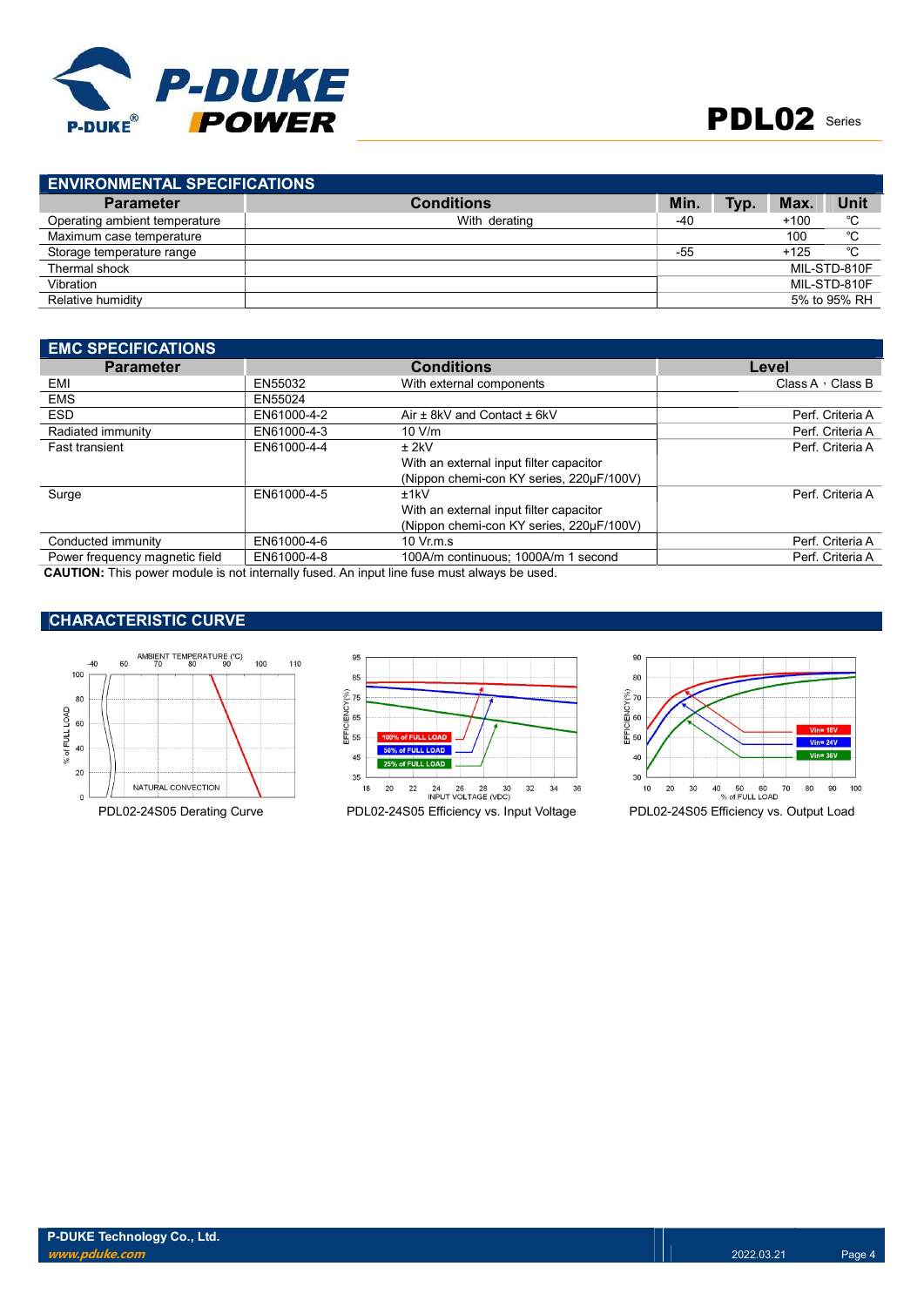

#### FUSE CONSIDERATION

This power module is not internally fused. An input line fuse must always be used.

This encapsulated power module can be used in a wide variety of applications, ranging from simple stand-alone operation to an integrated part of sophisticated power architecture.

To maximum flexibility, internal fusing is not included; however, to achieve maximum safety and system protection, always use an input line fuse. The input line fuse suggest as below:

| Model                                                          | <b>Fuse Rating</b><br>A) | <b>Fuse Type</b> |
|----------------------------------------------------------------|--------------------------|------------------|
| <b>PDL02-05S</b><br>$\cdot$ PDL02-05D $\Box$                   | 1.6                      | Slow-Blow        |
| <b>PDL02-12S</b><br>$\cdot$ PDL02-12D $\Box$                   |                          | Slow-Blow        |
| PDL02-24S<br>$\cdot$ PDL02-24D $\Box$                          |                          | Slow-Blow        |
| <b>PDL02-48S</b><br>$\cdot$ PDL02-48D $\overline{\phantom{a}}$ |                          | Slow-Blow        |

The table based on the information provided in this data sheet on inrush energy and maximum DC input current at low Vin.

#### MECHANICAL DRAWING



| PIN | <b>SINGLE</b> | <b>DUAL</b>   |
|-----|---------------|---------------|
|     | -Vin          | -Vin          |
| 2   | $+V$ in       | $+V$ in       |
| 3   | Ctrl          | Ctrl          |
| 5   | NC*/ No pin** | NC*/ No pin** |
| 6   | +Vout         | $+$ Vout      |
|     | -Vout         | Common        |
| R   | NC.           | -Vout         |

\*NC pin for standard type model. \*\*No pin for 3KVDC isolation model (suffix "H").

1. All dimensions in inch [mm]

2. Tolerance :x.xx±0.02 [x.x±0.5]

x.xxx±0.01 [x.xx±0.25]

3. Pin dimension tolerance ±0.004 [0.10]